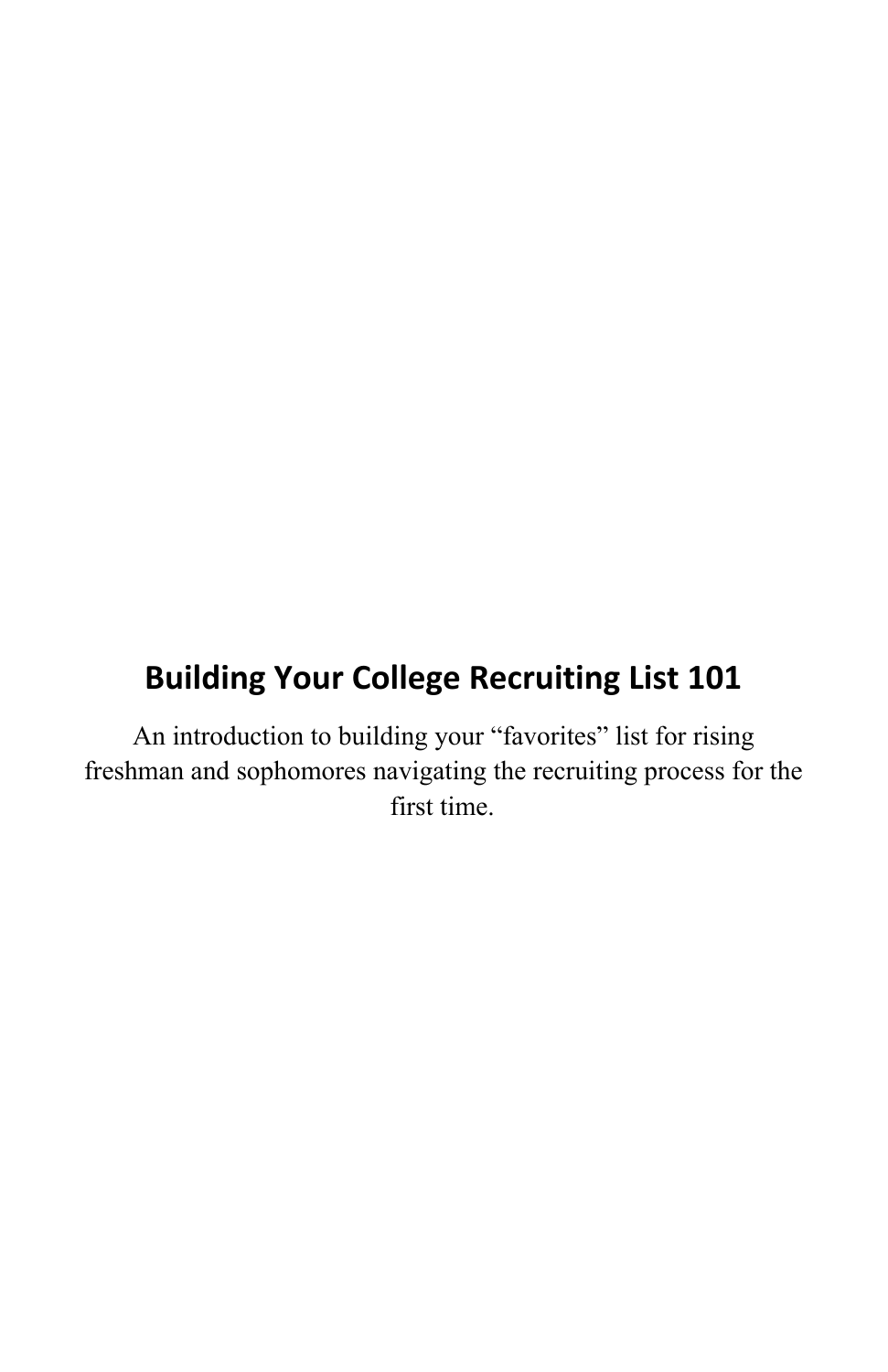## I. Introduction

There are currently 571 universities in the United States that offer varsity women's lacrosse programs. If you want to play college ball, there is absolutely a place for you! As the fastest growing sport in the country, new opportunities to play at the next level arise every year and as such, navigating and narrowing down that list of prospective schools is an extremely necessary but daunting process.

For the last six years, I've been helping players build and refine their lists of potential schools and navigate the recruiting process from start to finish. The biggest trip up I see in young athletes is being overwhelmed by the sheer number of options available to them, resulting in analysis paralysis. Players are tempted into creating a list solely consisting of huge Division I programs with notable names simply because they don't know where else to start. This limits them extremely in terms of their options and potential "best fit" schools.

To help you avoid this all too common mistake, I'm going to walk you through the process I use when helping athletes build their initial contact lists for the collegiate recruiting process. Using the three resources I will outline for you, you will now have a list-building triple threat that will leave you with an index of schools that fit all the things you want out of university AND the opportunity to compete as a collegiate athlete.

A. What is a "best fit" school?

Finding your "best fit" is an incredibly personal process and involves a good deal of introspection between you and your family. You need to ask yourself what kind of environments you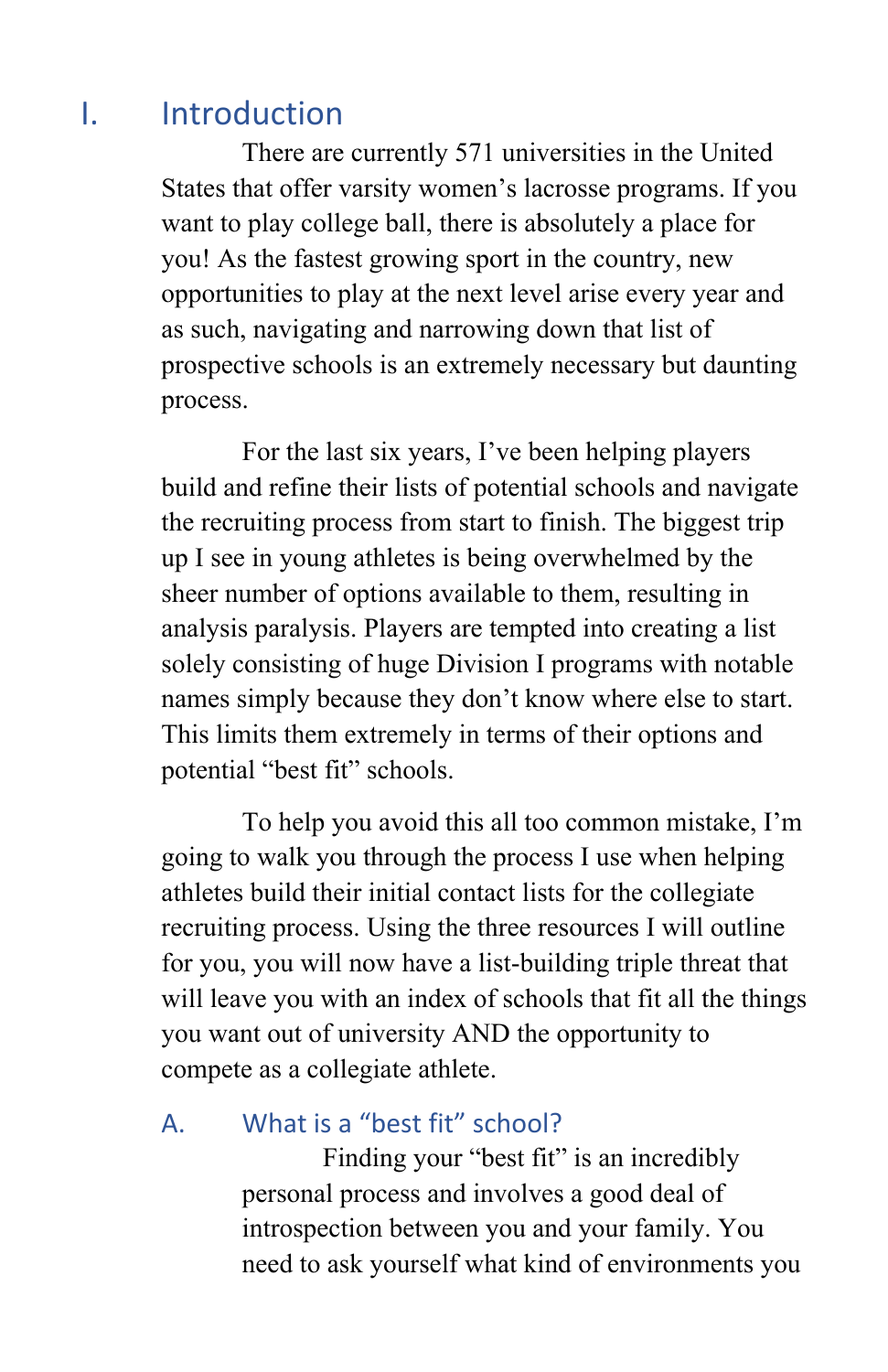thrive in. A "best fit" will look different for every player on your club or high school team, and that is ok! There is no one size fits all solution when it comes to the best higher education option for you. One of the biggest mistakes you can make in the recruiting process is comparing your journey to that of your friends and teammates. What they want out of their collegiate experience may be very different from what you want and expect. When making decisions about college, make sure they reflect what you want. You are the one spending four years there. Make sure you love it!

### II. Creating your SLAAP

The SLAAP is the first stepping stone to narrowing down hundreds of schools into a much more manageable list. Your SLAAP is used to help you and your family outline what it is that you want out of your college experience. Before you ever started to show athletic prowess, your family probably had an idea that you would eventually attend college. This meant that you would have the opportunity to attend a university where you would get a great education, in the perfect price range for your family, in the perfect location for YOU. Your SLAAP is highly individual and should reflect what you want out of your college experience, not what your teammates or classmates want out of theirs. By answering the questions below, you will start to get a picture of what your "best fit" university looks like. The more of these questions that you can answer, "it doesn't really matter" to, the more options you will have moving forward.

#### A. Size

The size of a school plays a large role in the type of experience you will have there. At a large school, you may end up in a lecture with 500 other students and a class taught by a teaching assistant. In contrast, at a smaller school, every professor will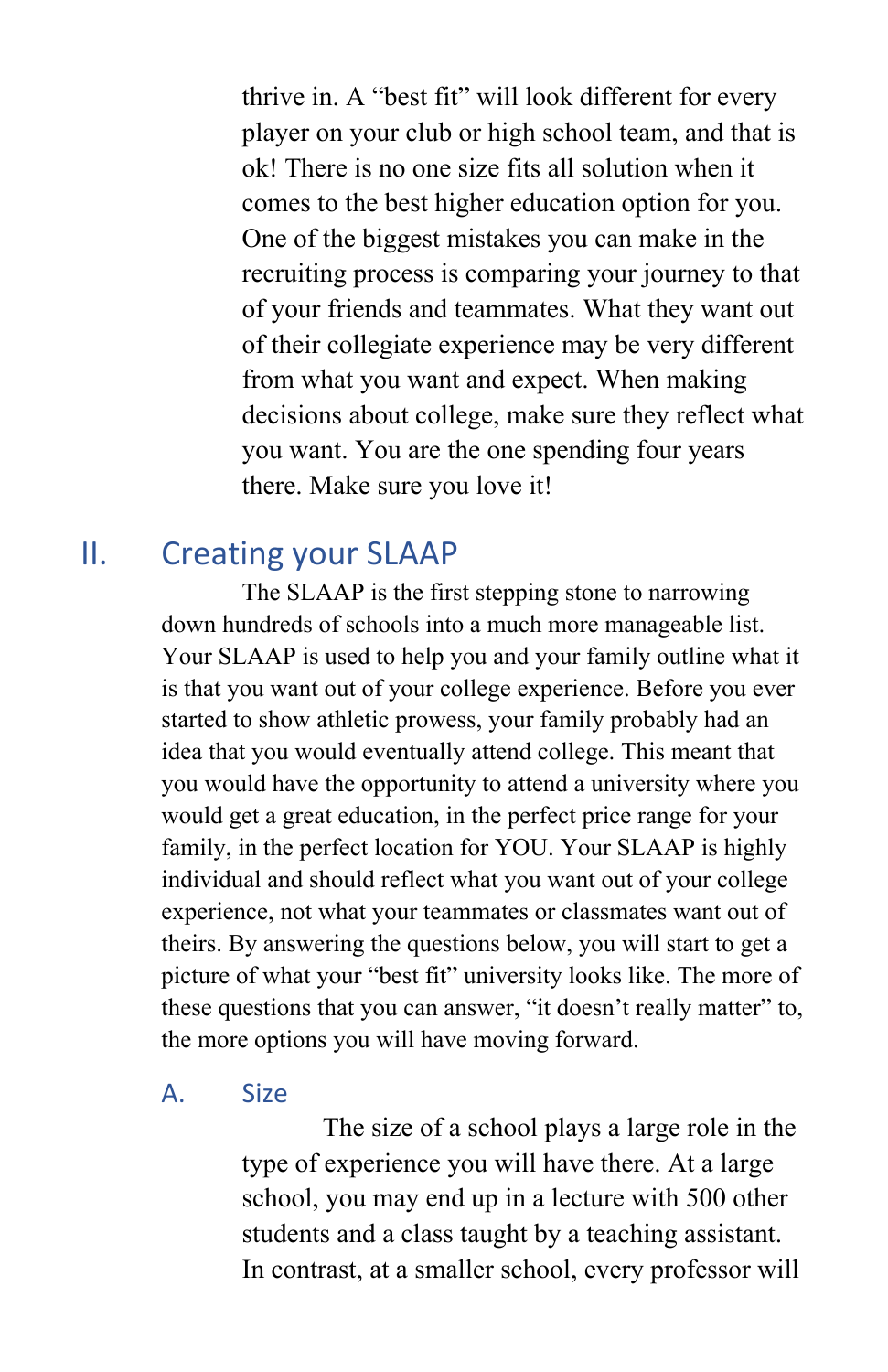know you by name and will know if you chose not to attend class. In addition, campus size will dictate the ease of which you can get around. At a small campus you may be able to get from your dorm to class in five minutes while at a larger campus you may have to take a school provided shuttle from the housing area to the educational buildings. The type of student you are will have a large determination on the size school you want to attend.

- 1. How big is too big? How small is too small?
- 2. If you want to go to a giant school, why?

3. Is class size important to you, or just the size of the overall student body?

4. How big of a campus do you want to be on? 5. Of the student body, what percentage are commuters? (Would you mind being the only one on campus on the weekends?)

#### B. Location

Location, location, location. The location of your school will have a huge bearing, not only in how you spend your time, but also how often your family will come visit and how often you will be able to go home. If you live in Georgia, going to a school in northern California may mean that your parents don't get to see many games, and that you will spend most holidays with one of your teammates' families. Proximity to a major airport also plays a large role in your ease of travel to and from school.

Additionally, we all grow up in different locales. Maybe you loved the suburb you grew up in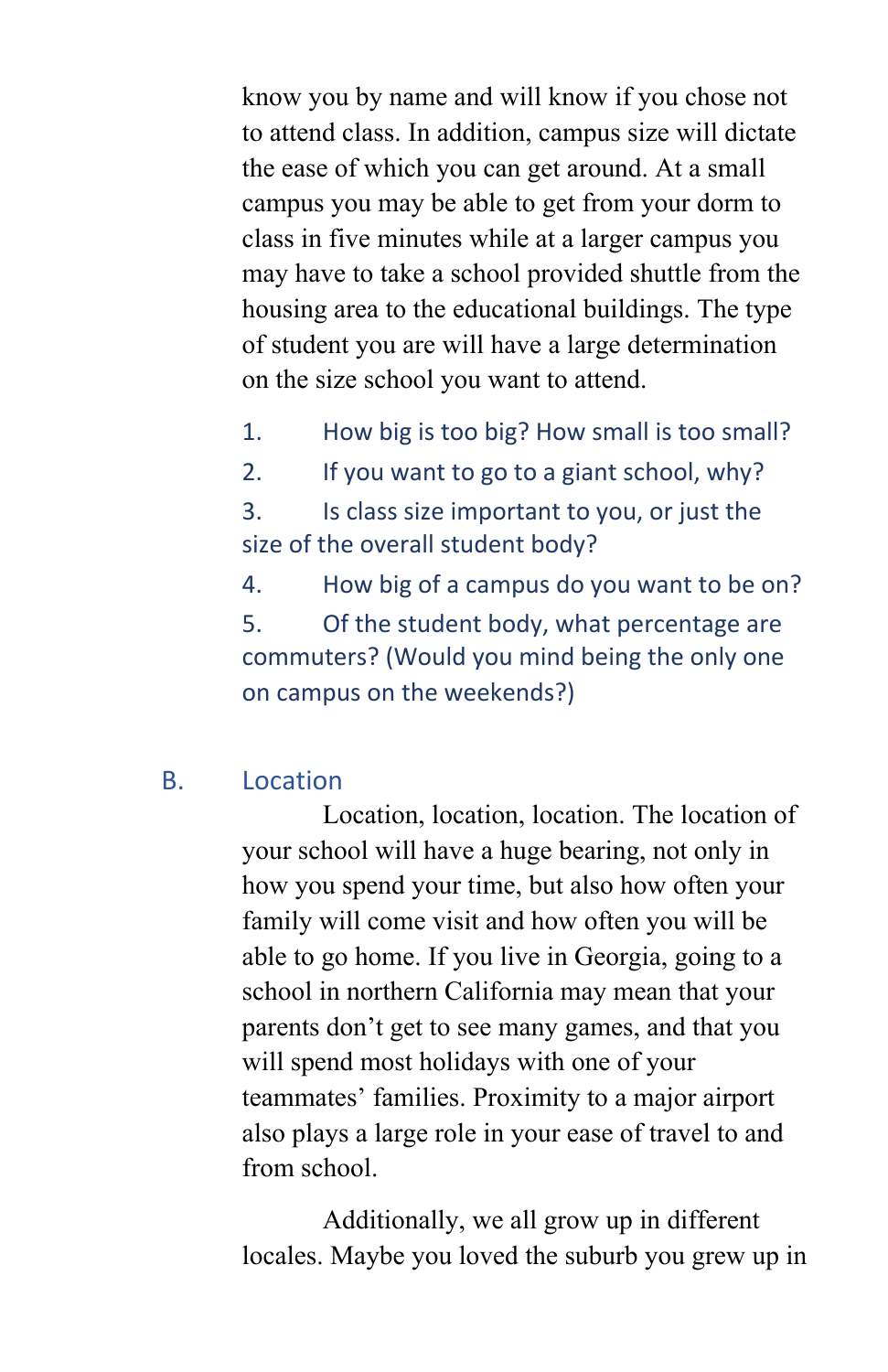and can't imagine living in an urban setting, or maybe it's the opposite and the idea of a school in a rural town doesn't appeal to you at all. Different locations afford us different opportunities and you should think about the outside opportunities that are important to you.

1. How far from home and your family are you willing to go?

2. Would you be ok at a school if your parents could only make it to one game per year?

3. Do you want to be in a major city or in a rural area?

4. Do you need to be located near a major airport?

5. Location dependent weather. (You play an outdoor sport that starts in the middle of winter. How harsh of winters are you prepared to spend two hours per day in for multiple months of the year?)

#### C. Academics

At the end of the day, you are going to college to further your education. It is important that you consider the quality of the education you are receiving when choosing a school, and if the academic rigor of the university matches your academic aptitude. If you have an idea of what majors you are interested in, it is important that the schools you look at offer those majors.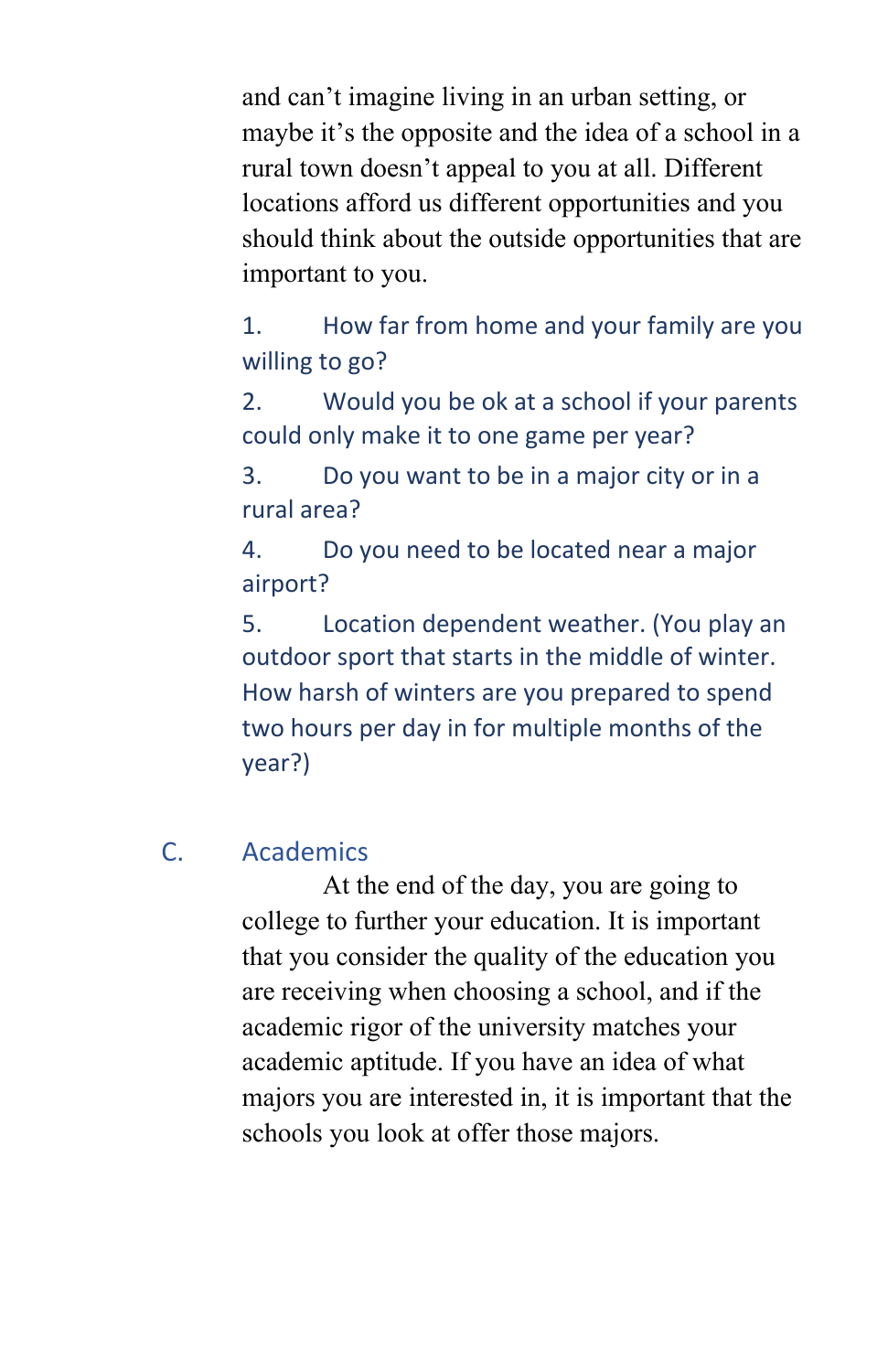1. What do your GPA and test scores look like? 2. How important is academic selectivity to you? 3. What potential majors are you interested in?

D. Athletics

This is the last box you will check off after you've had an honest and open discussion with your club or high school coach about where you fit into the collegiate lacrosse world athletically. A school should check size, location, and academic boxes before you add it to your lacrosse list. Remember, after four years, your athletic career will end, but you will use your education for the rest of your life. When evaluating athletics, you should determine if schools on your list are a reach, fit, or safety school (your coach can help).

1. Degree of time commitment you are willing to make (varies from division to division.

2. What are the types of values and chemistry are you looking for in your teammates?

- 3. Program success and competitiveness?
- 4. What is my potential impact on the program?

#### E. Personal Fit

Like we said before, your college experience is unique to you. These are the things that are important to you!